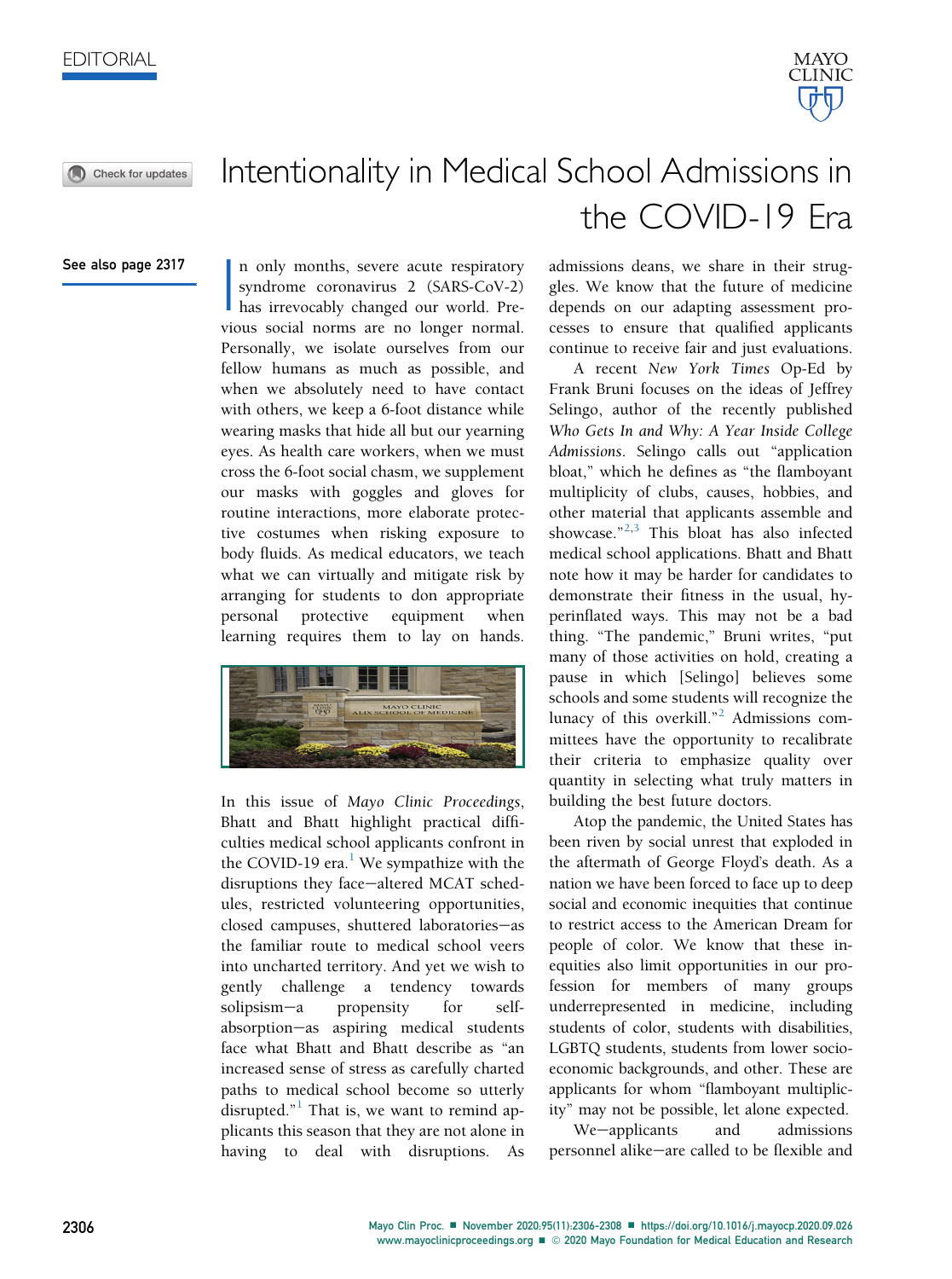improvisatory, even while wracked with unfamiliarity and uncertainty. Nowhere is this more apparent than in the virtual environment in which we now meet one another for the first, and maybe only, time. We-applicants and admissions personnel alike-fear that remote interviews compromise getting to know applicants' personalities and interests adequately. We-applicants and admissions personnel alike-fear that the dearth of in-person interactions with current students, faculty, and even the brick and mortar itself interferes with applicants discerning what a given school really has to offer them.

If getting into medical school is a dance, it is as if we have been perfecting our plies and jetes for the ballet recital for years, only to be told just before the performance that we will be expected to show off our jazz and hip-hop moves instead. There goes our "carefully charted" choreography out the window. Yet it's all dance. We must all flex and improvise.

In recent years, "change management" has become key in shaping how business communities adapt to new and shifting realities. Change has always been inevitable, but both the pandemic and social unrest prompt us to manage it even more assiduously than usual. We begin with the obvious; things are different, but that doesn't have to mean worse. We don't want merely to figure out how to "do interviews" with technology. We want to discover ways to harness technology to help us get to know one another virtually as effectively as we used to do in person. The goal of achieving meaningful human connection must drive innovation. We must not settle for substituting something new but inferior for the old.

Online dating has been around for years, with many finding life partners in ways that were unthinkable not that long ago. As virtual meetings and telehealth visits have become commonplace and surprisingly effective, we have no reason to assume that remote interview experiences cannot be tailored to provide authentic engagement between applicants, faculty, and students. Innovative use of chat rooms and guided

video tours can supplement formal interviews. Embracing technology can facilitate staying in touch throughout the season as applicants and committees proceed with narrowing their picks.

Engagement is communication's bedrock. It is no longer enough to say, "We've always been adaptable and we'll get through this," or, "Yes, Black lives have always mattered to us and still do." Applicants appreciate our transparency as we honestly acknowledge the institutional racism existing within organized medicine. They want to know how our school is responding to the critical issues of our time. We must be prepared not only to profess our values but also to respond to questions about how we live them out in our teaching and patient care.

We have come to realize that our admissions committee has long prepared for this moment in a seemingly incongruous way: book club. Each admissions season for the past half-dozen years, we have collectively read a book chosen to open our minds and guide our thoughts as we sift through thousands of applications, extend invitations to hundreds of interviewees, and select applicants to receive offers of admission to the 96 MD seats in our national medical school.

We have read Excellent Sheep,<sup>[4](#page-2-3)</sup> and tackled the reality that some premedical students have based their lives on becoming a perfect, and too often perfectly nondescript, applicant at the expense of themselves. We have come to realize we favor real people who retain their individualities and don't just "check off boxes." As Bhatt and Bhatt state, students this season have had "novel opportunity" to help out in "unprecedented" situations, even while potentially finding it harder to achieve excellent sheep-ness. $<sup>1</sup>$  $<sup>1</sup>$  $<sup>1</sup>$ </sup>

We have read Black Man in a White Coat<sup>[5](#page-2-4)</sup> in tandem with implicit bias training to help us uncover and acknowledge the biases we hold. We have read Quiet,  $6$  a text that encourages us to look beyond the shiny, carefully curated personas many candidates present for the thoughtful and observant introverts we believe medicine needs more of. Keeping a holistic approach always in